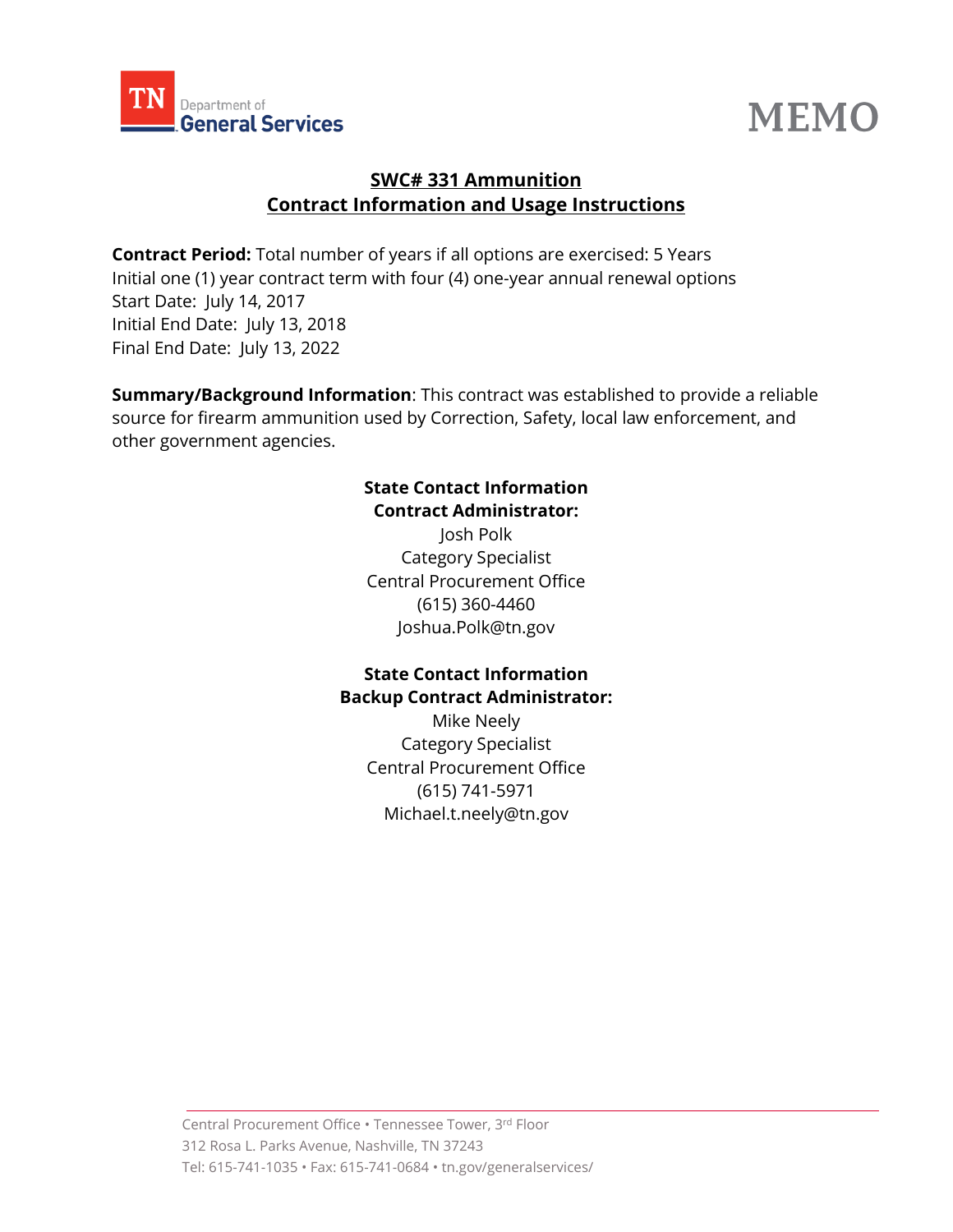#### **Supplier Contact Information:**

Company Name Craig's Firearm Supply Edison Contract Number 55308 Supplier Number 0000073066 Supplier Contact Information Matt Brooke

(865) 573-4567 [MattB@craigsfirearms.com](mailto:MattB@craigsfirearms.com) 8761 Chapman Hwy Knoxville, TN 37920



Catalogs (updated 9/26/2019):

Company Name Gulf State Distributors Edison Contract Number 55311 Supplier Number 0000001318 Supplier Contact Information Tommy Trammel

(800) 223-7869 (office) [Tommy@gulfstatesdist.com](mailto:Tommy@gulfstatesdist.com) 6000 E. Shirley Lane Montgomery, AL 36117

> TN Hornady Catalog 2019-2020.xlsx

Catalogs (updated 9/26/2019):

Edison Contract Number 55314 Supplier Number 0000001333 Supplier Contact Information Patricia Lott

**Company Name** Precision Delta Corporation (662) 756-2810 [precdelta@tecinfo.net](mailto:precdelta@tecinfo.net) PO Box 128 Ruleville, MS 38771



TN Federal Speer Catalog Pricing 2019-

Catalogs (updated 9/26/2019):